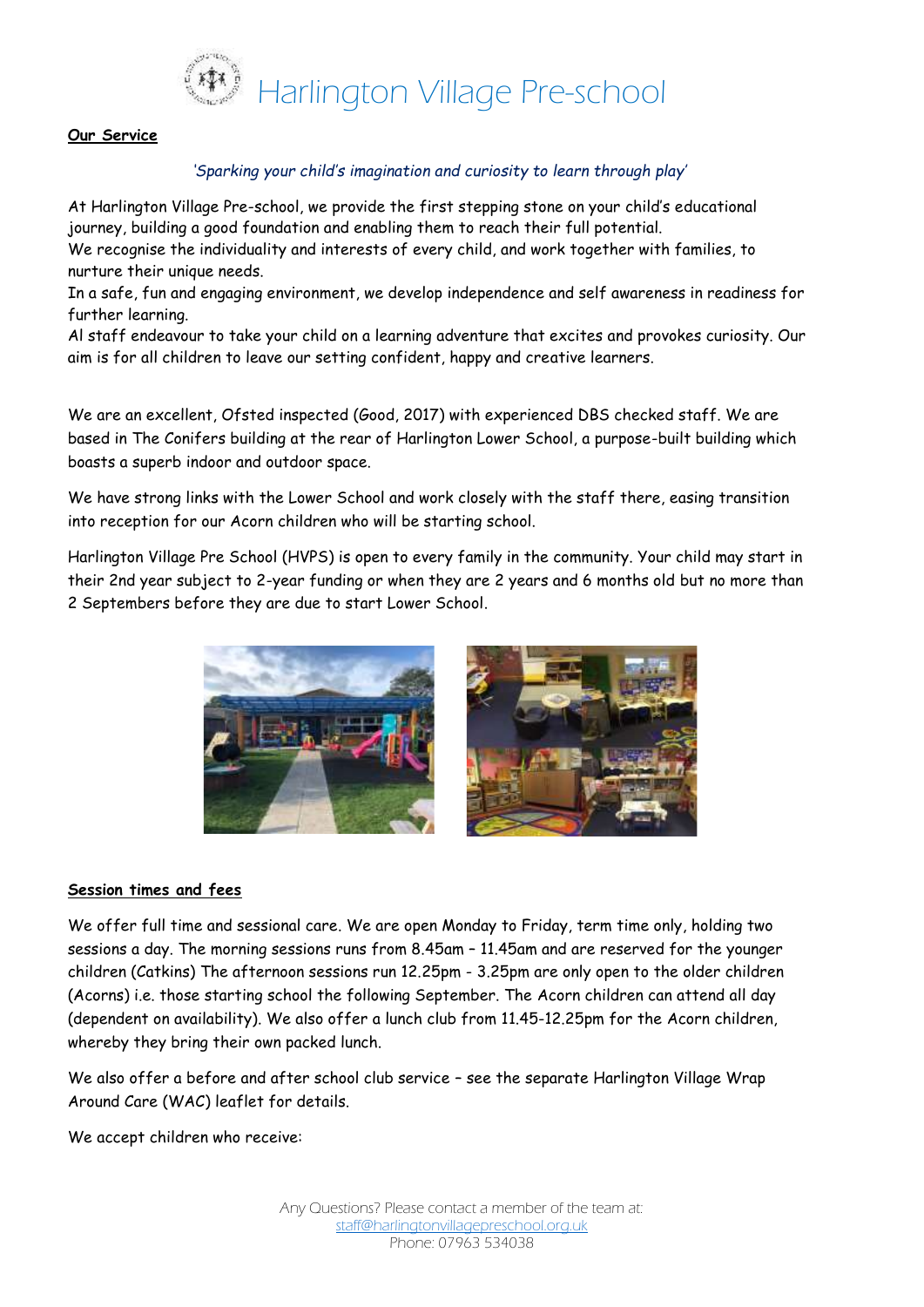

- 2-year-old funding;
- 15 Hours (3-4-year-old funding);
- 30 hours (3-4-year-old funding)

Children can also pay for sessions if they are not yet in receipt of funding or require hours beyond their funded hours.

The fees for unfunded sessions are £16.65 for 2 year olds, £14.40 for 3 & 4 year olds (from September 2022) per session and Lunch club is £3.60.

HVPS and WAC is run by a committed and dedicated team of staff and a voluntary parent-led committee. We pride ourselves on our 'open-door' policy and aim to work with parents to help them settle their child into Pre-school in the way that best suits individual children and families.

## **Booking**

To request a place please contact Suzie or Becki on: **07963 534038** or drop us an email at [staff@harlingtonvillagepreschool.org.uk](mailto:staff@harlingtonvillagepreschool.org.uk)

### **Snack**



Every session the children are offered a healthy snack which is a choice of fruit and vegetables, breadsticks/bread, cheese and a choice of milk or water to drink.

We often have cooking activities at Pre-School to enhance children's learning where they may make soup, pizza muffins, bread, cheese scones etc. which we may eat at snack time. We celebrate various festivals (including Chinese New Year, Diwali, Christmas, thanksgiving etc.) and we will try to incorporate foods from around the world for children to try.

The children are encouraged to sit and eat together, making this a lovely social event,

Any allergies are taken into account and catered for. All allergies or dietary requirements should be specified on the registration form in the starter pack or whenever the requirements change. You will also need to complete a health care plan for allergens

The snack given that day will be listed on the white board in the foyer. We ensure that drinking water is available throughout sessions. We ask for a 30p contribution per session for NEF funded children to cover the costs of snacks and cooking resources. This is invoiced half termly.

## **Early Years Foundation Stage**

We follow the Early Years Foundation Stage (EYFS) and value every child at HVPS, encouraging them to achieve their best whilst in our care.

There are 7 area of learning and development:

- 1. Personal Social & Emotional development
- 2. Physical Development
- 3. Communicate & Language
- 4. Literacy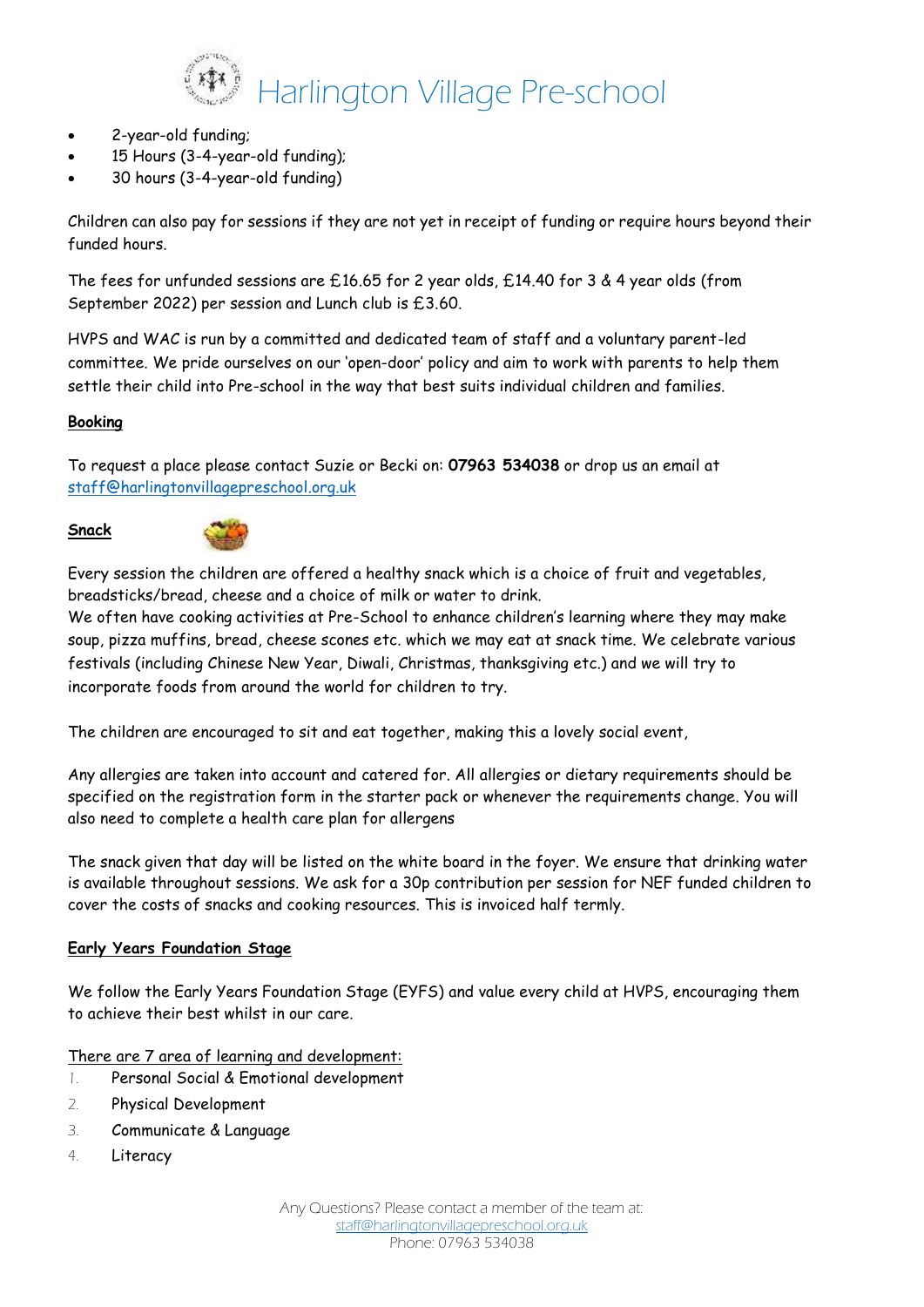

- 5. Mathematics
- 6. Understanding of the World
- 7. Expressive Arts & Design.

Each child is allocated a keyworker who is responsible for putting together each child's learning journal. We will make observations during the sessions and link these to the EYFS areas, tracking each child's individual development and tailoring learning to their needs.

## **Uniform**

In the interest of Health & Safety all children must wear **plimsoles** whilst inside The Conifers. This is a health and safety measure to maintain our carpeted area and to ensure children do not hurt their feet on toys that may be on the floor.

A uniform is available to buy from our supplier Prestige Design & Workwear. There are t-shirts (£5) and sweatshirts (£8) in a variety of colours to choose from. However, uniform is not compulsory and children can wear any clothes that are suitable for play. We ask for the children to bring in some named spare sets of clothes in a named bag. If your child is not toilet trained please ensure we have everything we need to change them in their bag.

We may be able to provide second hand uniform for a small donation, please ask a member of staff.

We have a variety of different size wellies that the children can borrow to play outside on wet days. You are welcome to bring your own but please make sure they are named.

## **Parent Helpers**

Our Parents are encouraged to participate in pre-<br>School life and are welcome to

volunteer during sessions both regularly and occasionally. The children love having their parents/carers there to show them what goes on at pre-school and the staff appreciate the help with everyday routine.

There will also be opportunities to be involved in visits around the village.

## **Medical Information**

Upon registration you will be asked to provide information on your child and if they have any additional needs. At any time, if your child's needs change, even if it is temporary, please speak to a member of staff.

If at any time, they need to take medication in school, we will keep a record of dosage, time taken and staff will supervise each other. This document will need to be signed by a parent or carer. Where a condition is ongoing, we will complete a health care plan.

## **Fundraising**

Harlington Village Pre School is a non-profit making organization and is a registered charity (Charity number 1023563). Therefore any additional resources are acquired through fundraising. We regularly hold fundraising activities such as stalls at the lower school fayres, Easter bonnet competition, village trails and Christmas games. We keep parents up to date with the amounts raised and what we are spending the money on.